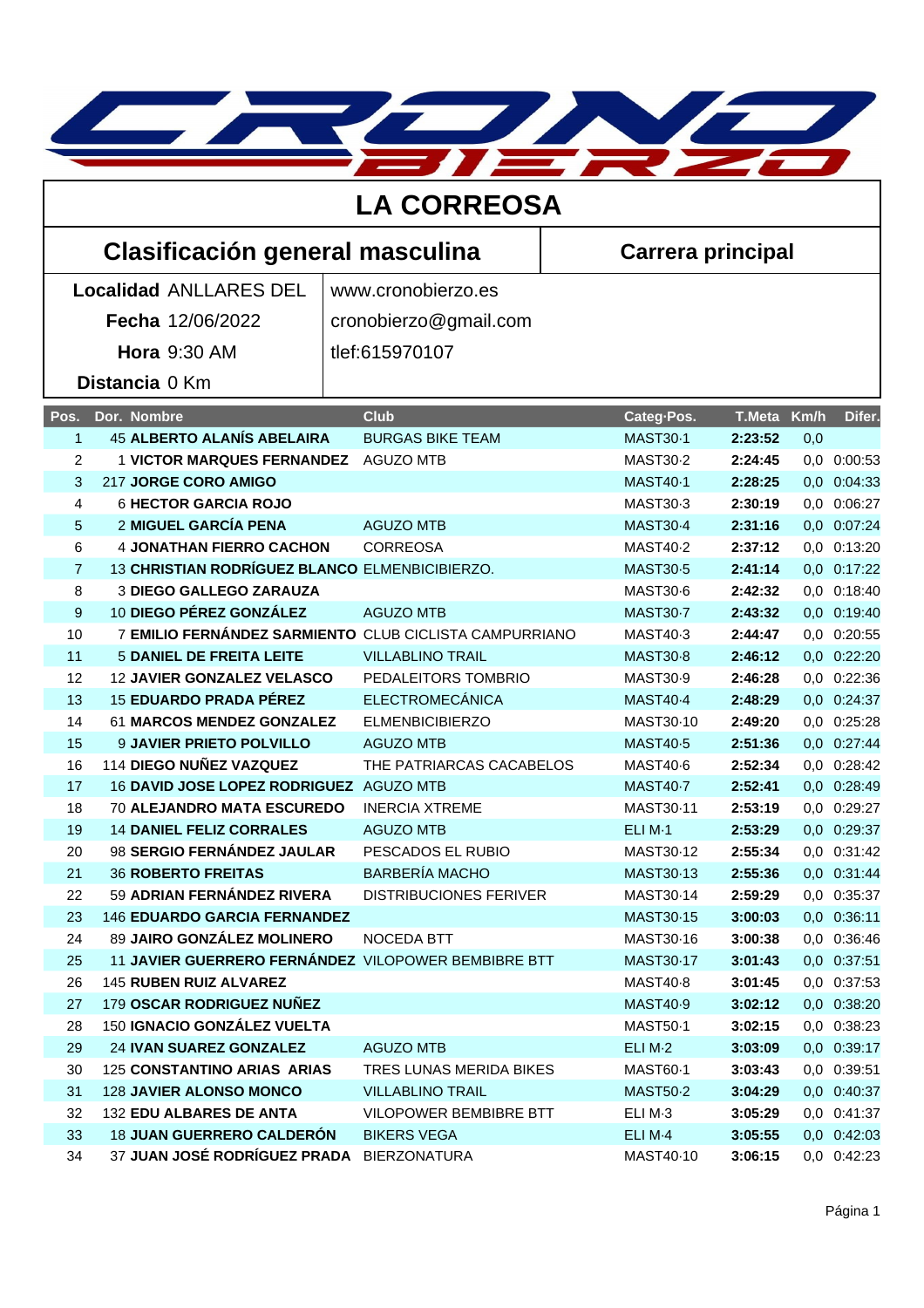| Pos. | Dor. Nombre                                            | <b>Club</b>              | Categ-Pos.          | T.Meta Km/h | Difer.          |
|------|--------------------------------------------------------|--------------------------|---------------------|-------------|-----------------|
| 35   | <b>119 IGNACIO MARTÍNEZ FUENTES</b>                    | <b>TOUS PA TOUS</b>      | MAST30-18           | 3:07:13     | 0,0 0:43:21     |
| 36   | 108 JUAN CARLOS PUERTO GONZÁL THE PATRIARCAS CACABELOS |                          | <b>MAST60-2</b>     | 3:08:10     | 0,0 0:44:18     |
| 37   | <b>28 RUBEN GOMES COSTA</b>                            | <b>ANTRACITA BICKERS</b> | MAST40-11           | 3:08:27     | 0,0 0:44:35     |
| 38   | <b>73 JOSÉ ELOY OLANO CUELLAS</b>                      | LA 20VEINTE              | MAST50-3            | 3:08:54     | $0,0$ $0:45:02$ |
| 39   | 121 JOSÉ RAMÓN RILO GONZÁLEZ                           | <b>TREITOIRO</b>         | <b>MAST50-4</b>     | 3:10:26     | 0,0 0:46:34     |
| 40   | <b>19 AGUSTIN FRAGERO BLESA</b>                        | <b>AGUZO MTB</b>         | <b>MAST50-5</b>     | 3:10:45     | 0,0 0:46:53     |
| 41   | 8 DIEGO FUERTES SECO                                   | NORTH BIKE LA BAÑEZA     | MAST30-19           | 3:11:23     | 0,0 0:47:31     |
| 42   | 54 JOSE LUIS GONZÁLEZ CALLEJA CORREOSA                 |                          | MAST40-12           | 3:15:31     | 0,0 0:51:39     |
| 43   | <b>164 JAIRO CAMPILLO GARCIA</b>                       |                          | MAST30-20           | 3:16:19     | 0,0 0:52:27     |
| 44   | 90 ALFONSO GONZALEZ BENEITEZ PC VALDEORRAS BIKE        |                          | MAST40-13           | 3:16:46     | 0,0 0:52:54     |
| 45   | <b>174 JUAN ALVAREZ MARTINEZ</b>                       |                          | <b>MAST50-6</b>     | 3:16:47     | 0,0 0:52:55     |
| 46   | 87 IVAN OLANO FERNÁNDEZ                                | <b>NOCEDA BTT</b>        | MAST30-21           | 3:17:04     | 0,0 0:53:12     |
| 47   | 109 ÁLVARO RODRÍGUEZ RAIMÚNDE THE PATRIARCAS CACABELOS |                          | MAST40-14           | 3:17:17     | 0,0 0:53:25     |
| 48   | 46 ROBERTO ALFONSO QUINTANA CATALINOSBTTRAIL           |                          | <b>MAST50-7</b>     | 3:17:46     | 0,0 0:53:54     |
| 49   | 123 ASEL MARTÍNEZ FERNÁNDEZ                            | <b>TREITOIRO</b>         | MAST30-22           | 3:17:54     | 0,0 0:54:02     |
| 50   | 22 CARLOS RODRÍGUEZ VARELA                             | A.D CONDADO BIKE         | MAST40-15           | 3:18:46     | 0,0 0:54:54     |
| 51   | 149 JUAN CARLOS LÓPEZ GUNTIÑA                          |                          | <b>MAST50-8</b>     | 3:18:59     | 0,0 0:55:07     |
| 52   | 34 FRANCISCO ALVAREZ ALMARZA BABIA BIKE                |                          | MAST30-23           | 3:19:01     | 0,0 0:55:09     |
| 53   | 43 JOSÉ LUIS ROSÓN ÁLVAREZ                             | <b>BTT EL ROZON</b>      | <b>MAST50-9</b>     | 3:19:07     | 0,0 0:55:15     |
| 54   | 117 JAVIER FERNÁNDEZ ÁLVAREZ                           | THE PATRIARCAS CACABELOS | MAST40-16           | 3:19:20     | 0,0 0:55:28     |
| 55   | 68 RUBÉN CEREZALES PUERTO                              | <b>FACKOKER TEAM</b>     | MAST40-17           | 3:23:25     | 0,0 0:59:33     |
| 56   | 110 IBAN AMIGO FABA                                    | THE PATRIARCAS CACABELOS | MAST40-18           | 3:26:06     | 0,0 1:02:14     |
| 57   | 99 SERGIO GARRIDO ABOY                                 | PNINE92 BARCELONA        | MAST30-24           | 3:28:58     | 0,0 1:05:06     |
| 58   | 143 ANTONIO JAVIER DE OLIVEIRA A ZONA360CYCLING        |                          | MAST30-25           | 3:33:48     | 0,0 1:09:56     |
| 59   | 91 RICARDO ANTONIO BARBA ÁLV PC VALDEORRAS BIKE        |                          | MAST40-19           | 3:33:48     | 0,0 1:09:56     |
| 60   | 152 ALBERTO CUADRADO BLANCO                            |                          | MAST40-20           | 3:34:53     | 0,0 1:11:01     |
| 61   | 72 MIGUEL ÁNGEL GARROTE LÓPE LA 20VEINTE               |                          | MAST60-3            | 3:36:16     | 0,0 1:12:24     |
| 62   | 50 ANDRÉS MAGALHAES CANELAS CICLOSQUINTENA, C.         |                          | ELIM-5              | 3:36:31     | 0,0 1:12:39     |
| 63   | 161 ANTONIO PUERTO MARQUÉS                             |                          | MAST40-21           | 3:37:19     | 0,0 1:13:27     |
| 64   | <b>151 EDUARDO COTERO GUTIÉRREZ</b>                    |                          | MAST40-22           | 3:37:23     | 0,0 1:13:31     |
| 65   | 38 JESÚS FERNÁNDEZ LÓPEZ                               | <b>BIERZONATURA</b>      | MAST50-10           | 3:39:19     | 0,0 1:15:27     |
| 66   | 48 JUAN MANUEL FERNÁNDEZ MAR CC TREITOIRO              |                          | MAST50-11           | 3:40:06     | 0,0 1:16:14     |
| 67   | 156 JOSÉ RODRÍGUEZ LÓPEZ                               |                          | MAST50-12           | 3:40:43     | 0,0 1:16:51     |
| 68   | 118 ALEJANDRO SARMIENTO GARCÍ THE PATRIARCAS CACABELOS |                          | MAST30-26           | 3:41:53     | $0,0$ 1:18:01   |
| 69   | 131 MIGUEL ÁNGEL GONZÁLEZ PÉR VILLASECA DE LACIANA     |                          | MAST30-27           | 3:43:53     | 0,0 1:20:01     |
| 70   | 104 IGNASI ALVAREZ ALBACETE                            | <b>SC CABRILS</b>        | MAST40-23           | 3:44:41     | 0,0 1:20:49     |
| 71   | <b>40 JAVI SAN MIGUEL BODELON</b>                      | <b>BIERZOTODODEPORTE</b> | <b>MAST50-13</b>    | 3:45:23     | 0,0 1:21:31     |
| 72   | <b>17 IKER NUEVO ALONSO</b>                            |                          | ELI M·6             | 3:45:44     | 0,0 1:21:52     |
| 73   | <b>157 JOAQUIN BLANCO BLANCO</b>                       |                          | MAST50-14           | 3:47:17     | 0,0 1:23:25     |
| 74   | 92 DAVID FERNÁNDEZ GARCIA                              | PC VALDEORRAS BIKE       | MAST40-24           | 3:48:51     | 0,0 1:24:59     |
| 75   | 220 MANUEL ALVAREZ RODRIGUEZ                           |                          | <b>MAST40-25</b>    | 3:49:31     | 0,0 1:25:39     |
| 76   | 219 GONZALO OTERO SILVAN                               |                          | ELI M <sub>·7</sub> | 3:49:58     | 0,0 1:26:06     |
| 77   | <b>39 JOSÉ MARÍA BERNARDO ARAUJ</b>                    | <b>BIERZONATURA</b>      | <b>MAST60-4</b>     | 3:50:55     | 0,0 1:27:03     |
| 78   | 130 ROBERTO FERREIRA PÉREZ                             | VILLASECA DE LACIANA     | MAST30-28           | 3:51:34     | 0,0 1:27:42     |
| 79   | 113 ISMAEL. GAMEZ CASTRO                               | THE PATRIARCAS CACABELOS | MAST30-29           | 3:52:26     | 0,0 1:28:34     |
| 80   | 142 MIGUEL ÁNGEL GARCÍA BAS                            | ZAPATATEAM               | MAST40-26           | 3:53:31     | 0,0 1:29:39     |
| 81   | 55 JORGE PEREZ                                         | <b>COTORROBIKE</b>       | MAST50-15           | 3:53:35     | 0,0 1:29:43     |
| 82   | 32 ADRIAN BRAZ AMARAL                                  | <b>ANTRACITA BICKERS</b> | MAST30-30           | 3:54:08     | 0,0 1:30:16     |
| 83   | <b>71 ALEJANDRO MATA MOLDES</b>                        | <b>INERCIA XTREME</b>    | <b>MAST60-5</b>     | 3:55:58     | 0,0 1:32:06     |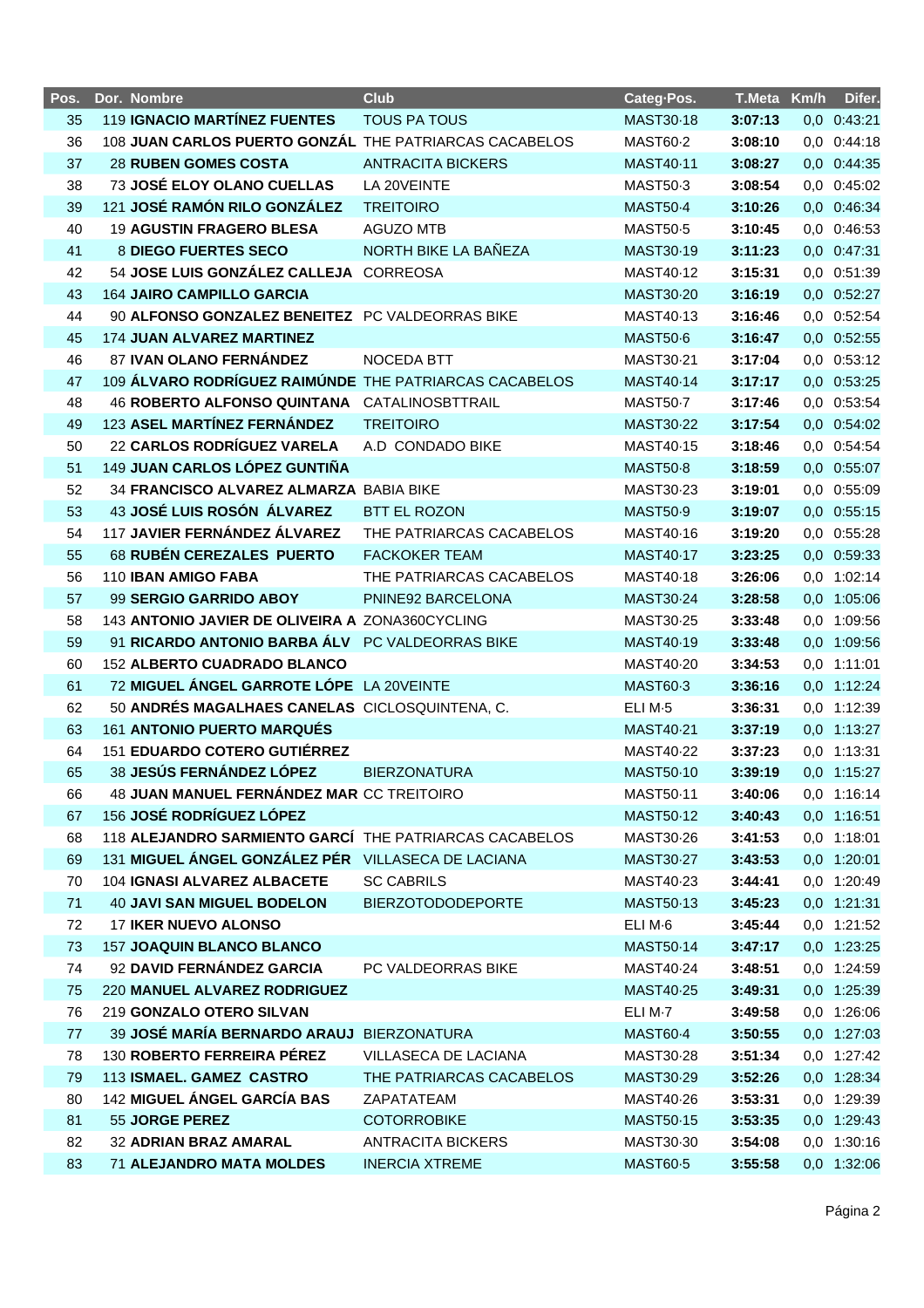| Pos. | Dor. Nombre                                             | <b>Club</b>                   | Categ-Pos.          | T.Meta Km/h |     | Difer.      |
|------|---------------------------------------------------------|-------------------------------|---------------------|-------------|-----|-------------|
| 84   | 31 ADRIAN RUIZ MARTINEZ                                 | <b>ANTRACITA BICKERS</b>      | MAST30-31           | 3:56:09     |     | 0,0 1:32:17 |
| 85   | 162 JESÚS CASAS FERNÁNDEZ                               |                               | MAST40-27           | 3:56:34     |     | 0,0 1:32:42 |
| 86   | <b>42 ALBERTO RODRIGUEZ GUTIERR</b>                     | <b>BIKERS VEGA</b>            | MAST30-32           | 3:57:38     |     | 0,0 1:33:46 |
| 87   | <b>65 ENRIQUE BLANCO LAMAS</b>                          | <b>ESCORNACABRAS MTB TEAM</b> | MAST30-33           | 3:58:08     | 0,0 | 1:34:16     |
| 88   | 158 AARÓN GONZÁLEZ ALONSO                               |                               | ELI M-8             | 3:59:01     |     | 0,0 1:35:09 |
| 89   | 172 FERNANDO RODRÍGUEZ POLO                             |                               | MAST40-28           | 3:59:04     |     | 0,0 1:35:12 |
| 90   | 159 MIGUEL ÁNGEL GONZÁLEZ CAR                           |                               | MAST40-29           | 3:59:04     |     | 0,0 1:35:12 |
| 91   | 138 ALVARO GONZALEZ PARRA                               | <b>VILOPOWER BEMBIBRE BTT</b> | ELI M <sub>·9</sub> | 3:59:12     |     | 0,0 1:35:20 |
| 92   | 139 RUBEN GONZALEZ CASTRO                               | <b>VILOPOWER BEMBIBRE BTT</b> | MAST40-30           | 3:59:12     |     | 0,0 1:35:20 |
| 93   | <b>60 PABLO CEBADA DE UGARTE</b>                        | EBIKERS +JAVIERQUENONECESITA  | MAST50-16           | 3:59:42     |     | 0,0 1:35:50 |
| 94   | 120 DAVID FERNANDEZ ALVAREZ                             | <b>TOUS PA TOUS</b>           | MAST40-31           | 4:00:46     |     | 0,0 1:36:54 |
| 95   | 178 JAVIER FERNÁNDEZ RODRÍGUE                           |                               | MAST30-34           | 4:02:07     |     | 0,0 1:38:15 |
| 96   | 66 ALBERTO SAN MIGUEL ALONSO                            | <b>ESCORNACABRAS MTB TEAM</b> | MAST30-35           | 4:05:45     |     | 0,0 1:41:53 |
| 97   | <b>105 DAVID RUBIO MAS</b>                              | <b>SC CABRILS</b>             | MAST50-17           | 4:06:11     |     | 0,0 1:42:19 |
| 98   | <b>147 JONATAN GONZALEZ GONZALE</b>                     |                               | MAST40-32           | 4:06:12     |     | 0,0 1:42:20 |
| 99   | 62 ELOY MÉNDEZ MERAYO                                   | <b>ELMENBICIBIERZO</b>        | MAST50-18           | 4:10:40     |     | 0,0 1:46:48 |
| 100  | <b>168 JAIRO CRESPO RUBIAL</b>                          |                               | MAST30-36           | 4:11:18     |     | 0,0 1:47:26 |
| 101  | 29 FIDEL SANTÍN MARTÍNEZ                                | <b>ANTRACITA BICKERS</b>      | MAST60-6            | 4:11:41     |     | 0,0 1:47:49 |
| 102  | 30 ANTONIO FERNÁNDEZ GARCIA                             | <b>ANTRACITA BICKERS</b>      | MAST50-19           | 4:11:41     |     | 0,0 1:47:49 |
| 103  | 21 IBAN DOVAL FERNÁNDEZ                                 | A.D CONDADO BIKE              | MAST40-33           | 4:12:49     |     | 0,0 1:48:57 |
| 104  | 129 JORGE LUIS NOGUEIRO GÓMEZ                           | <b>VILLABLINO TRAIL</b>       | MAST40-34           | 4:15:39     |     | 0,0 1:51:47 |
| 105  | 101 RAMIRO DIAZ ALONSO                                  | ROLDANAS COMPETICIÓN          | MAST40-35           | 4:17:08     |     | 0,0 1:53:16 |
| 106  | 63 FELIX GARCÍA GONZALEZ                                | <b>ESCORNACABRAS MTB TEAM</b> | <b>MAST50-20</b>    | 4:18:38     |     | 0,0 1:54:46 |
| 107  | <b>135 ALEJANDRO CASARES PRIETO</b>                     | VILOPOWER BEMBIBRE BTT        | <b>ELI M-10</b>     | 4:19:35     |     | 0,0 1:55:43 |
| 108  | 133 ABEL TRUEBA GONZÁLEZ                                | <b>VILOPOWER BEMBIBRE BTT</b> | <b>ELI M-11</b>     | 4:21:29     |     | 0,0 1:57:37 |
| 109  | 95 FRANCISCO VALLINAS CORTI                             | PEDALES BICIS                 | MAST30-37           | 4:21:50     |     | 0,0 1:57:58 |
| 110  | <b>165 DAVID ZAMBRANO MACEDA</b>                        |                               | MAST30-38           | 4:22:26     |     | 0,0 1:58:34 |
| 111  | 140 MIGUEL ANGEL TATO DÍAZ                              | ZAPATATEAM                    | MAST40-36           | 4:22:33     | 0,0 | 1:58:41     |
| 112  | <b>67 FRANCISCO BRITO SILVA</b>                         | <b>FACKOKER TEAM</b>          | MAST40-37           | 4:22:35     |     | 0,0 1:58:43 |
| 113  | <b>176 DANIEL REGUERA SIERRA</b>                        |                               | MAST30-39           | 4:22:35     |     | 0,0 1:58:43 |
| 114  | 103 ALEXANDER CÓFRECES MORÁN SALVADORES BIKE TEAM       |                               | MAST40-38           | 4:22:43     |     | 0,0 1:58:51 |
| 115  | 49 EDUARDO VÁZQUEZ MOURELO THE PATRIARCAS CACABELOS     |                               | <b>MAST60-7</b>     | 4:23:54     |     | 0,0 2:00:02 |
| 116  | 218 JOSE FERNANDEZ RAMON                                |                               | MAST40-39           | 4:24:00     |     | 0,0 2:00:08 |
| 117  | <b>79 PEDRO GARCIA CELA</b>                             | LA TRINCHERA                  | MAST50-21           | 4:24:23     |     | 0,0 2:00:31 |
| 118  | 173 CARLOS MANUEL ÁLVAREZ DE L                          |                               | MAST40-40           | 4:27:14     |     | 0,0 2:03:22 |
| 119  | 160 DIEGO ÁLVAREZ FERNÁNDEZ                             |                               | MAST50-22           | 4:27:43     |     | 0,0 2:03:51 |
| 120  | 100 BREITHER TITO CÁRDENAS CAM RIDERS CON LA NATURALEZA |                               | MAST30-40           | 4:27:44     |     | 0,0 2:03:52 |
| 121  | 96 DAMIÁN MANRIQUE HUGUET                               | PEDALES BICIS                 | MAST40-41           | 4:29:54     |     | 0,0 2:06:02 |
| 122  | 20 ÁLVARO RODRÍGUEZ BLANCO                              |                               | MAST30-41           | 4:31:25     |     | 0,0 2:07:33 |
| 123  | 56 RODRIGO SAN MIGUEL MARTÍNE DECATHLON PONFERRADA      |                               | MAST30-42           | 4:41:25     |     | 0,0 2:17:33 |
| 124  | 58 FERNANDO MARTÍNEZ PUERTO                             | DECATHLON PONFERRADA          | MAST40-42           | 4:41:25     |     | 0,0 2:17:33 |
| 125  | 83 MODESTO SERRANO CUELLAS                              | LOS RAYOS                     | MAST50-23           | 4:42:15     |     | 0,0 2:18:23 |
| 126  | 82 PABLO JOSE GARCIA VALES                              | <b>LOS RAYOS</b>              | MAST30-43           | 4:42:16     |     | 0,0 2:18:24 |
| 127  | 76 CARLOS DE NICOLÁS MARTÍNEZ LA SOLANA                 |                               | MAST40-43           | 4:45:14     |     | 0,0 2:21:22 |
| 128  | 86 JOSE GALLEGO PETEIRO                                 | MURUMM ATHLETICA LUGA         | MAST40-44           | 4:45:26     |     | 0,0 2:21:34 |
| 129  | 136 BRUNO ALFONSO ESCUREDO                              | VILOPOWER BEMBIBRE BTT        | <b>ELI M-12</b>     | 4:50:46     |     | 0,0 2:26:54 |
| 130  | <b>137 ELIAS ALFONSO</b>                                | VILOPOWER BEMBIBRE BTT        | MAST50-24           | 4:50:46     |     | 0,0 2:26:54 |
| 131  | 57 VICENTE ALEGRÍA HERNÁNDEZ                            | DECATHLON PONFERRADA          | MAST30-44           | 4:51:56     |     | 0,0 2:28:04 |
| 132  | 64 RUBEN MARTINEZ ORDOÑEZ                               | ESCORNACABRAS MTB TEAM        | MAST40-45           | 4:52:06     |     | 0,0 2:28:14 |